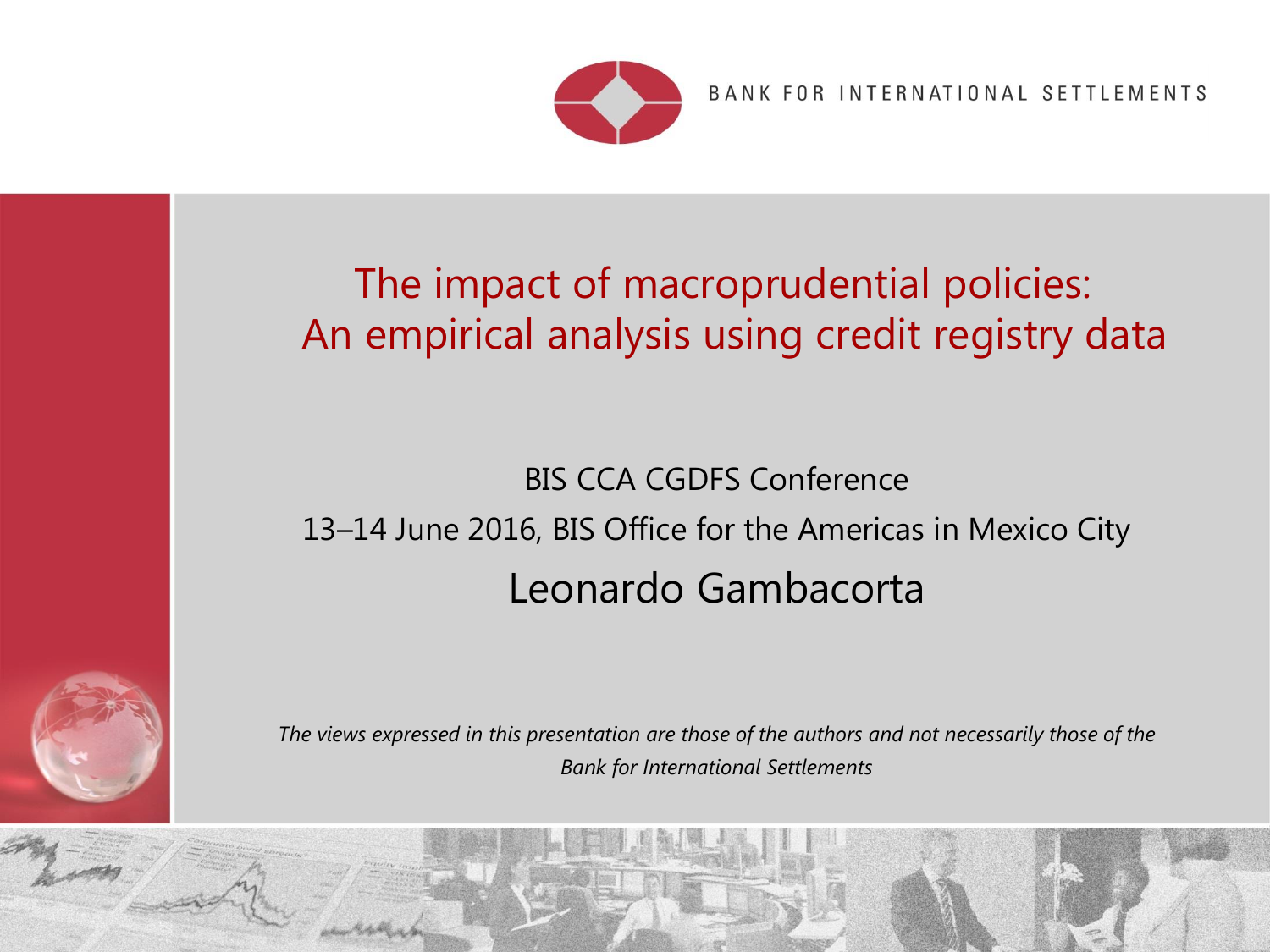### Motivation of the project

- Development of macroprudential policy tools has been one of the most significant changes in past years
- Implementation raise challenges:
	- What is the impact of macroprudential policies (eg credit supply, bank risk taking) ?
	- What is the interaction of MPPs with monetary policy and the business cycle?
- **•** Effectiveness should be analysed with respect to the specific goal to achieve:
	- increase the resilience of the financial system or
	- $\blacksquare$  to tame financial booms and busts

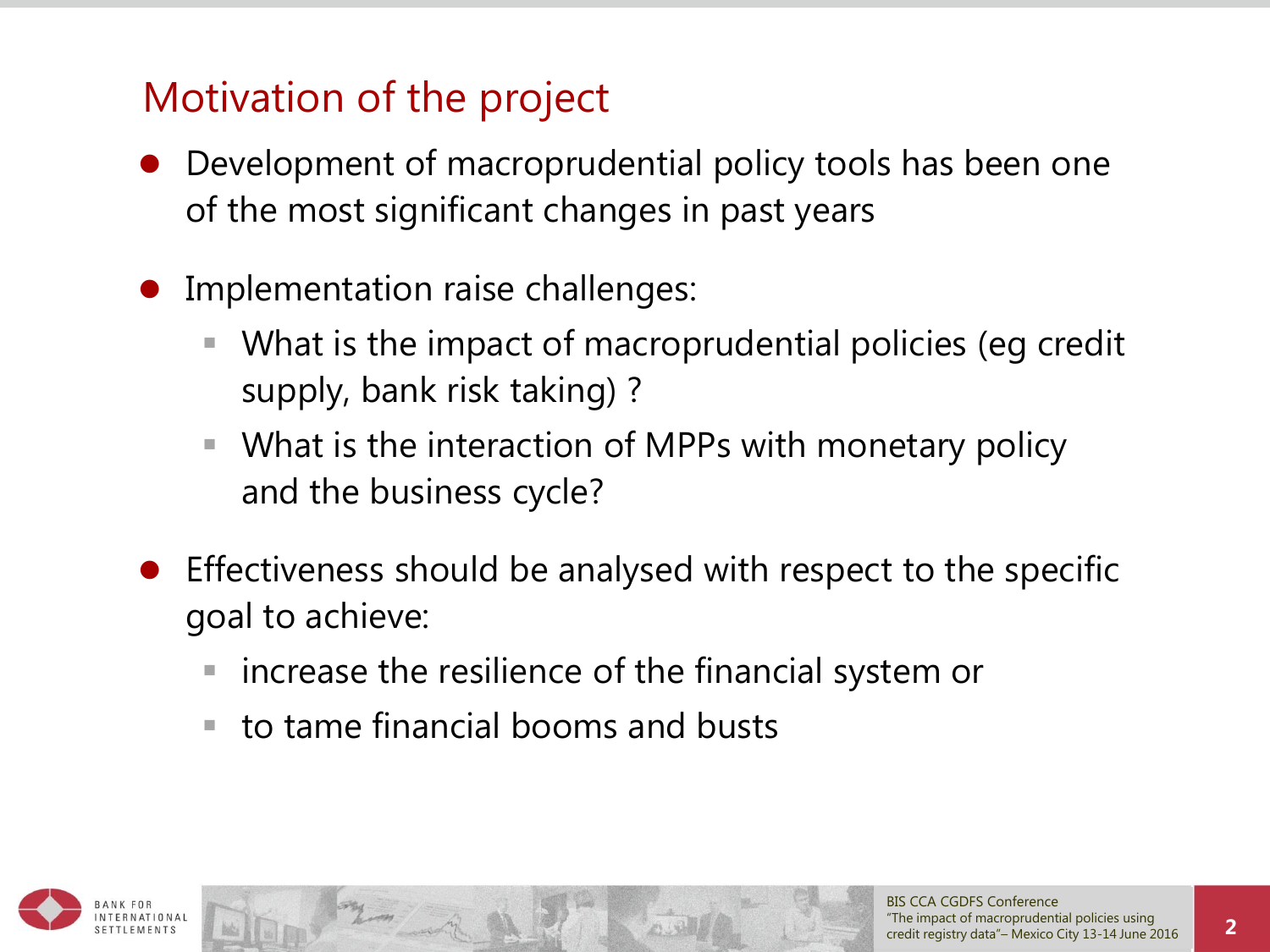### Use of macroprudential measures over time<sup>1</sup>



 $1$  The sample covers 1,034 macroprudential policy actions adopted in 64 countries (29 advanced and 35 emerging market economies). The database has been constructed using information in Kuttner, K N and I Shim (2013): "Can non-interest rate policies stabilise housing markets? Evidence from a panel of 57 economies", BIS Working Paper Series, No 433, November; and Lim, C H, I Krznar, F Lipinsky, A Otani, and X Wu (2013): The Macroprudential Framework: Policy Responsiveness and Institutional Arrangements, IMF Working Paper No. 166.

Sources: IMF; BIS. Altunbas et al (2016).



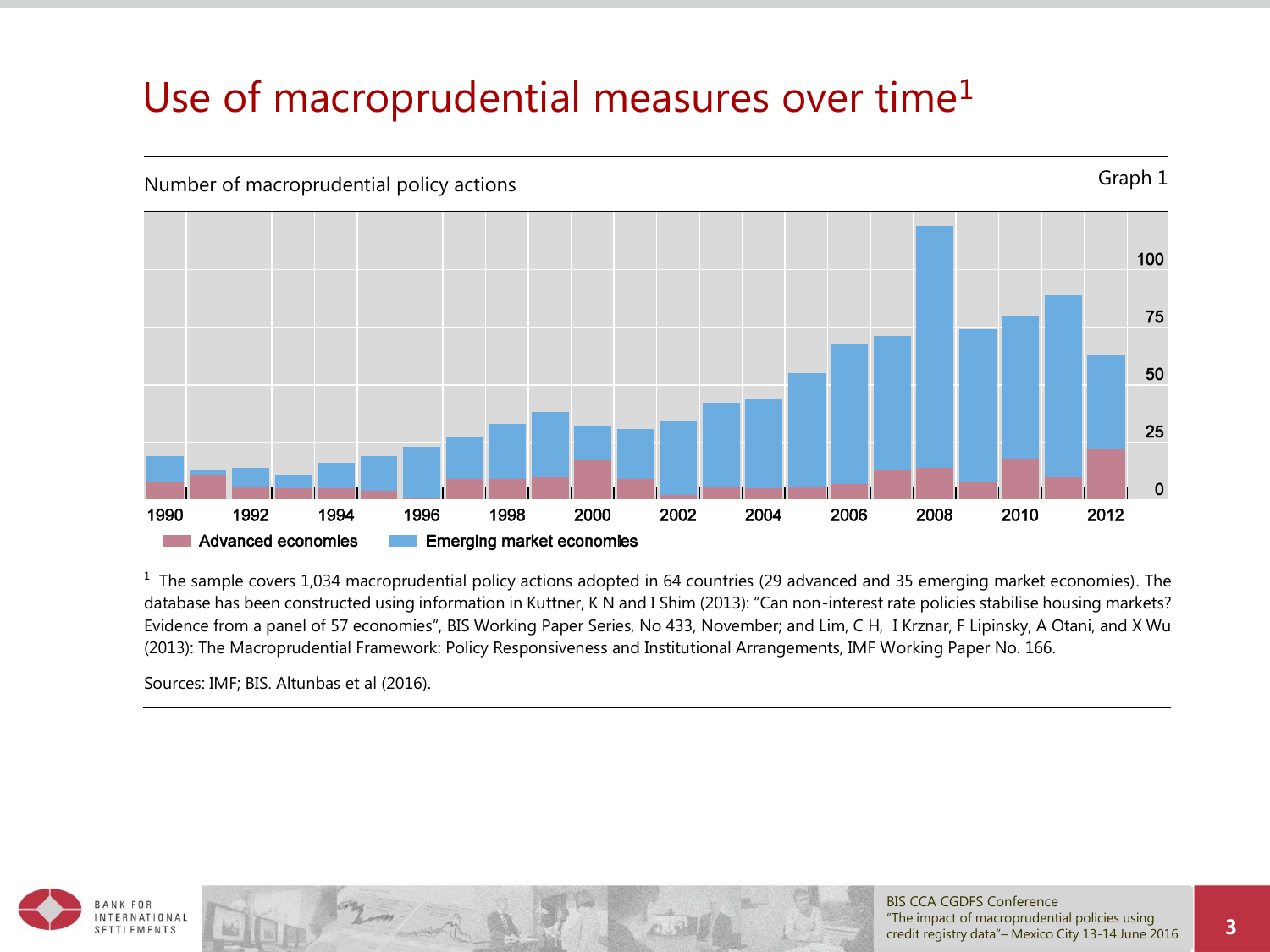## Motivation of the project (2)

- Most of the studies use aggregate data or bank-level data. A very limited use has been done of credit registry data (exceptions Jimenez et al, 2012; Dassatti and Peydro, 2014)
- Joint project under the auspices of the Consultative Council for the Americas (CCA):
	- Credit register data for five countries Latin America countries: AR, BR, CO, MX, PE (good laboratory)
	- Not possible to pool the data (data highly confidential)
	- Research protocol (same modelling strategy and similar data definition)
	- Focus on domestic credit. Project wants to complement the analysis of the IBRN (cross-border spillover of macroprudential tools)
	- Meta analysis (different macroprudential tools)

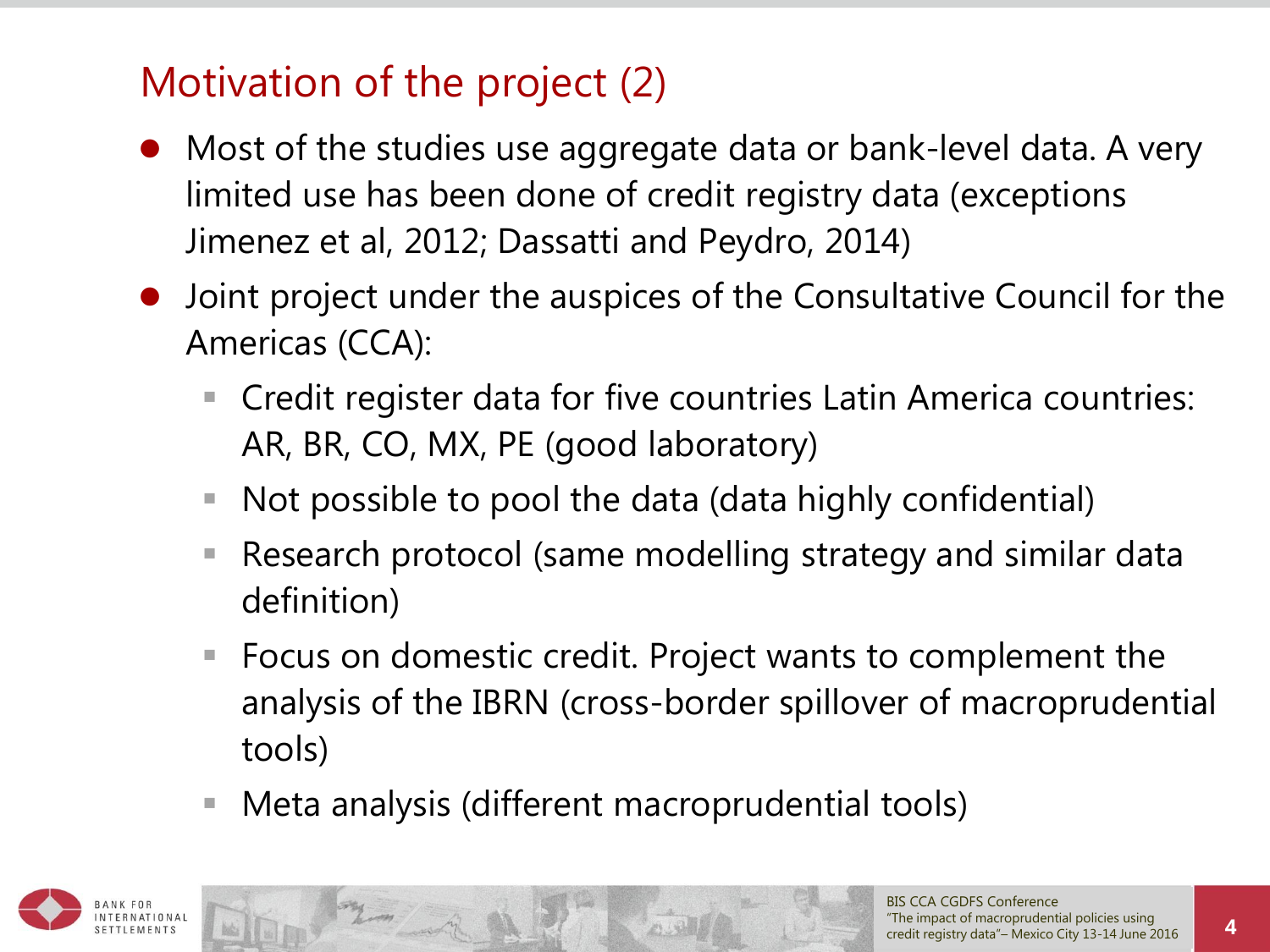### **Output**

- 10 papers
	- 5 using credit register data (AR, BR, CO, MX, PE ) inspired by a common protocol but enriched with tailored analysis
	- 1 summary paper using meta-analysis techniques
	- 4 country teams analyzed specific macroprudential episodes using other sources:
		- US project aims at evaluating recent changes introduced by Comprehensive Capital Analysis and Review and Dodd Frank Act Stress tests
		- The paper for Canada focuses on the evaluation of policies in the housing market related to changes in LTV ratios
		- Chilean paper estimates the effect on LTV in the housing loan market due to an unexpected statement done by the Central Bank concerning to the housing price dynamics
		- Brazilian paper analyses the introduction of LTV limits on borrower and contract characteristics